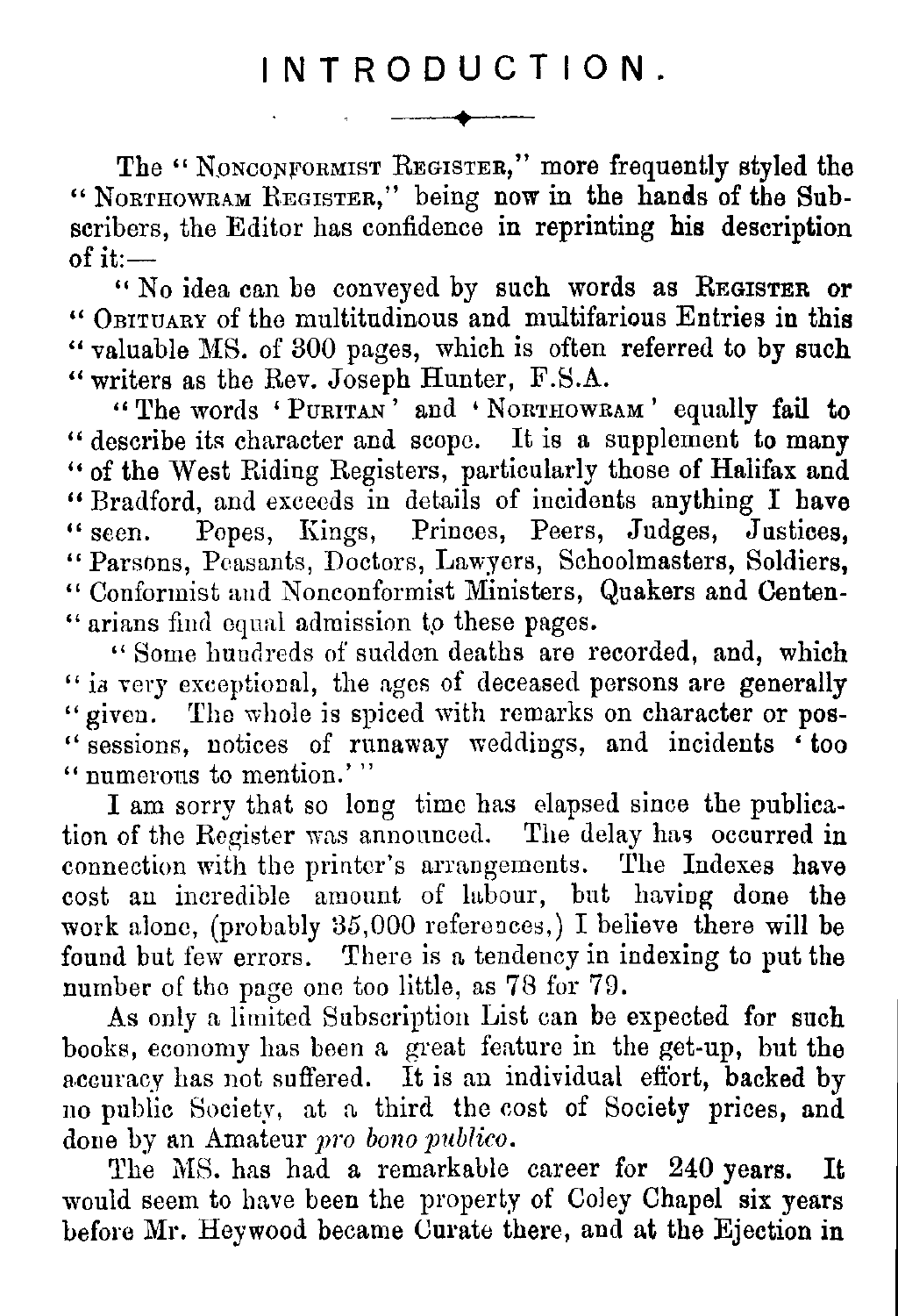1662, he took the book with him. It was almost a blank book in  $1650$  when he became Custodian, and, as the names would be annually sent to the Registrar at Halifax Parish Church, there was little in it which would be thought of any interest. Mr. Heywood also kept a private Register in his VELLUM BOOK WITH ONE CLASP. On page 109, I have stated that these Vellum-Book records have been copied into the Northowram Register in a slightly more modern hand. There is little doubt that the copyist was Mr. Dickenson, not Mr Heywood as I thought at first. The perusal of some of Mr. Dickenson's MSS., at Mr. Swaine's, near Guildford, confirms this, and I am surprised how I should have mistaken Mr. Heywood's familiar handwriting. Just as the printer was drawing to a close, this identical "Vellum Book with One Clasp " came into my hands, along with several other volumes of Mr. Heywood's MSS. (Diaries, &c .), and I find that the additions to Mr. Heywood's portion of the Northowram Register will make about sixty pages. These, with his Diaries and Note Books, referring to his wonderful journeys and numerous acquaintances, will form a companion volume to the "Register" now in the Reader's hands, and will be issued speedily.

Mr. Dickenson (and this is very remarkable) continued the work his worthy predecessor had begun, for nearly another half century. Members of the Dickenson family seem to have made occasional entries afterwards. According to Mr. Slate, the "Re-<br>gister" became the property of the late Rev. Dr. Ryland. The gister" became the property of the late Rev. Dr. Ryland. late Joshua Wilson, Esq., of Tunbridge Wells, became the owner, rumour says, (though I cannot see any reason for it,) in return for a subscription to Northowram Chapel. He lent it to several gentlemen at Halifax, who made copious notes from it, and I had the promise of it, but as Mrs. Wilson could not find it again, I wrote (in my anxiety for its safety) to the Rev. Professor Newth, Librarian pro tem. for the Congregational Memorial Hall Library, to which Mr. Wilson had offered a large contribution of books. Prof. Newth found the MS., and for further favours I gladly return thanks to the Rev. Dr. Wilson and Mr. Knox Wilson.

The MS. is a small 4to, now inlaid in a firmly bound large 4to, bearing, on a fly leaf, the inscription :- "This Register hav-"ing come into the possession of the late Joshua Wilson, Esq., " of Tunbridge Wells, is presented by Mrs. Wilson to the Con-" gregational Library Memorial Hall. The MS. being in a dela-"pidated state and the leaves too closely written to admit of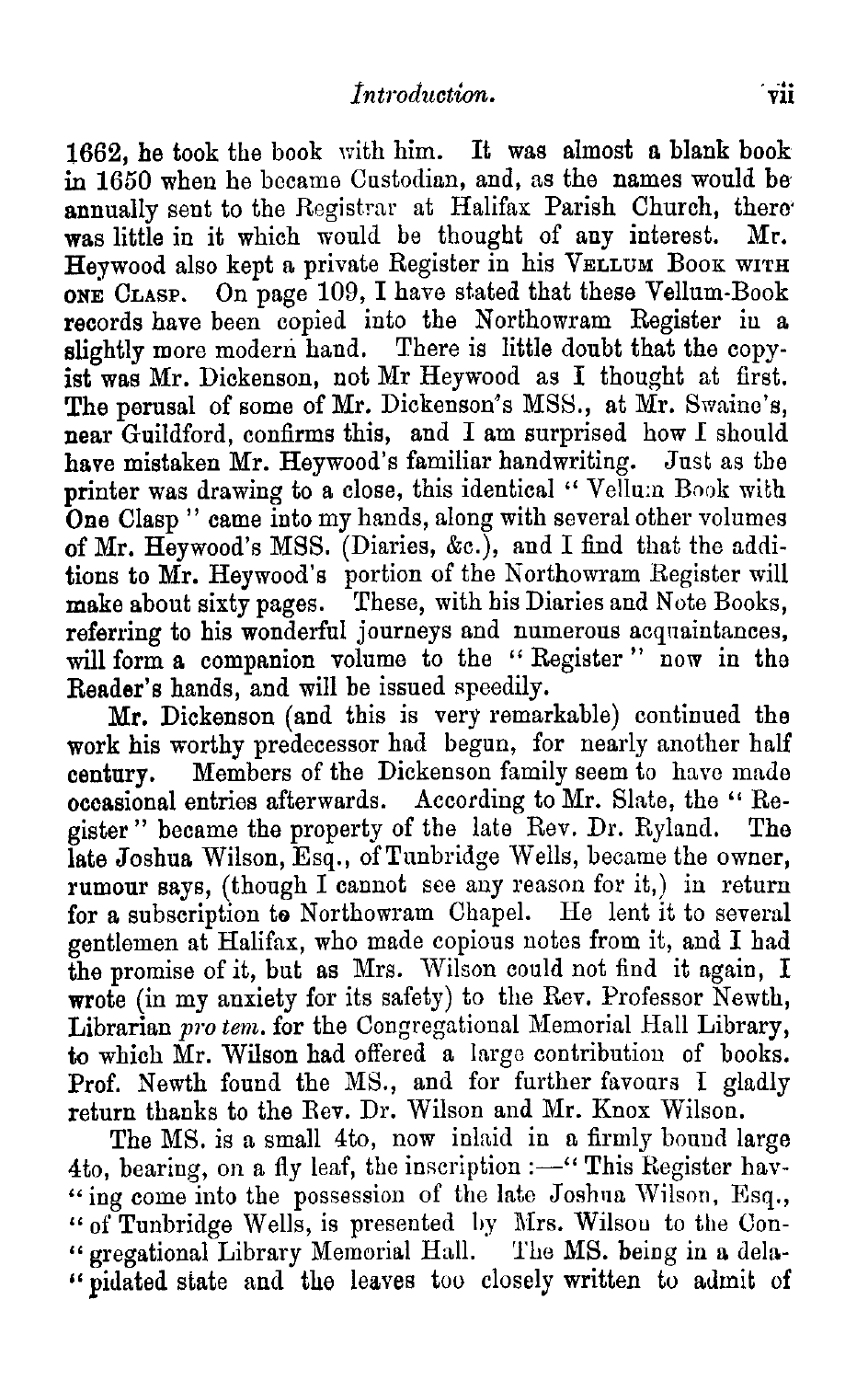" binding, the whole has been inlaid in **the present** volume **by my "** daughter, under my direction.—SAMUEL NEWTH, November,  $"1877."$ 

On the first fly leaf of the original Register **are** the **following** names (query—their purport) :

| Jan. 10. 1660    | Samuel Spencer     | Mary Burkhead     |
|------------------|--------------------|-------------------|
| James Tetlaw     | Abraham Brigge     | Sarah Burkhead    |
| Mary Tetlaw      | Judith Brigge      | Anne Rushworth    |
| Mary Roides      | Susanna Brigge     | Sarah Rushworth   |
| Susanna Earnshaw | Mary Smith         | Susanna Rushworth |
| Sarah Bland      | Richard Murgatroyd | John Aked         |
| John Kershaw     | Abraham Nickol     | Nathaniel Aked    |
| John Wilson      | Isaac Nickol       | Joshua Bartle     |
| Mary Kershaw     | John Nickol        | John Askwith      |
| Sarah Pollard    | Abigail Nickol     | Mary Aked         |
| John Mitchell    | Nehemiah Burkhead  | Hanna Aked        |
| Will. Mitchell   | Grace Burkhead     | Sarah Thomas.     |
|                  |                    |                   |

Some of Mr. Heywood's entries of funerals are **erroneously** numbered, it will be seen ; and it may be useful to state that the abbreviation *minr*. indicates minister, not minor.

Coley is one of the twelve ancient chapelries of Halifax Parish . It has no township, but the district comprises part of Hipperholme, Northowram, and Shelf, the Church being erected in the first-named township, on a bleak hill, hence its *cold* and *wintry* name. From boyhood, Mr Oliver Heywood has been more than human to me. I do not wonder that  $Mr$  Dickenson left a blank leaf in the Register, and yet no record of Mr Heywood's death, for, years before I saw the Northowram Register, in a series of articles on Coley Church, I acted similarly, merely giving his name and a promise of future notice. Good Dr. Fawcett had only two of his MS, volumes, and even those two he could not read as he confesses, and as will be seen on comparing the volume of Mr. Heywood's Diaries, now in the press, with the Doctor's *Life of Heywood.* Mr Slate copies these blunders, yet reveals more of the inner life of the venerable Puritan. Mr. reveals more of the inner life of the venerable Puritan. Hunter, as an accomplished antiquary, is **thoroughly** accurate. Yet all three fail to some extent ; the old man tells his own tale best. And tell it he shall, for by a singular and **unexpected** concurrence of events many of the original MS . volumes **have** been handed to me, and I have found that I could talk to and travel with **my** old friend, and **find the** half **had** not **been**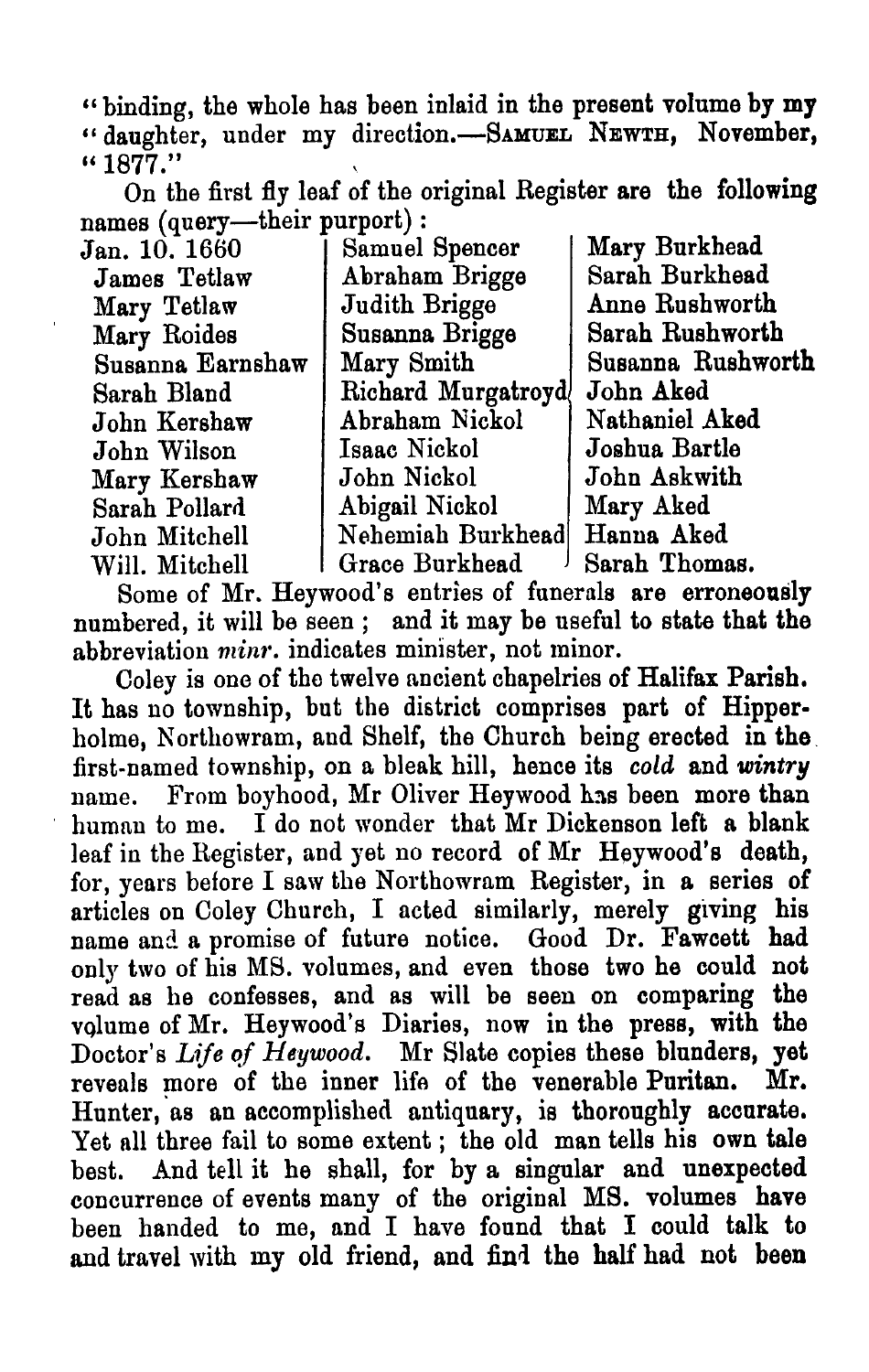told me. One hundred and eighty years have fled since his remains were deposited in the south chapel at Halifax Church, and nearly forty since Mr. Hunter's *Life appeared, and I for one shall not be satisfied till every line of his MS . be printed, a* worthy and useful memorial of one of Nature's noblemen.

I have compared most of Mr. Heywood's references to Bradford, Calverley and Bingley people, and many Halifax people, with the entries in the parish registers of those places, and am highly gratified, almost astonished, at his accuracy.

My Notes to the Register, alphabetically arranged according to Families, would without an effort take as many pages as the Register itself. An idea of this may be formed by consulting one article, that on the Rooks family, in the *Bradford Antiquary .* Similar articles can be compiled on scores of families mentioned *in this Register. Indeed, I have come to the conclusion that this Register will have to be a local book of reference .*

*Calamy's Lives of the Ejected will be well known to most* Autobiographies of Capt. Hodgson, Joseph Lister, Wright, are only a little less known. Halley's Thomas Wright, are only a little less known. *Lancashire, Mr. Abram's Blackburn, and numerous other Lancashire publications may be consulted with advantage . Congregationalism in Yorkshire*, particularly Mr. Scale's Notes in the *Appendix, The Manchester Socinian Controversy, Whitaker's Funeral Sermons,* and other similar books occur to the mind as *rendering help in many cases. Indeed, of writing notes to this Register there is no end .*

I rejoice greatly that there is a growing desire to publish Parish Registers. Those affording special help to this book are: *Bradford Parish Register from 1596, in the Bradford Antiquary ; Halifax Parish Register* from 1538, a noble undertaking, and *Calverley Parish Register from 1574, edited by my friend Mr . S. Margerison.*

The publication of these Registers, and especially of the Diaries and other MSS. of Mr. Heywood render it advisable to postpone the notes to a future local work.

I gladly acknowledge my obligations to the Rev . B. Dale, M.A. , of Halifax, for valuable hints; the Rev. C. B. Norcliffe, M.A., of York, for several notes from his vast collection ; to Mr. W. J. Vint, for the loan of two plates; to Mr. W. Scruton, for artistic work on Northowram Chapel ; to the Rev. W. H. Wawn, for the sketch of Coley Church ; to Mr. A. B. Sewell, for permission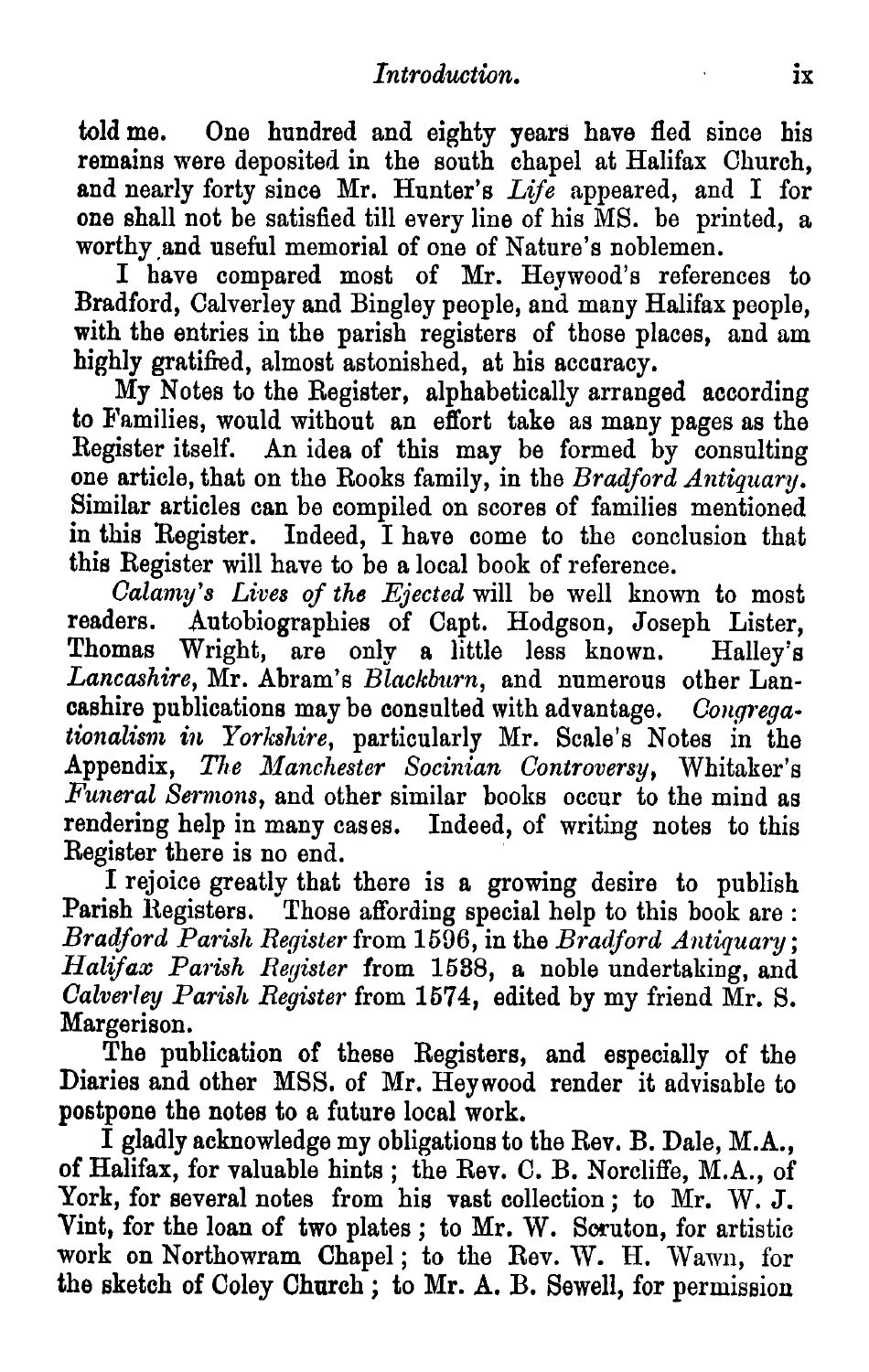to compare Heywood's Register with the Bradford Parish Register .

In common with all the members of the Yorkshire Archaeological Association I have to deplore the sad loss by death of Fairless Barber, Esq., F.S.A. To him I was indebted for pointing out the treasures hid away in the Sessions' Rolls at Wakefield, and for pre paring the way for their consultation. The fifty pages added to Heywood's Register is but a tithe of this subject. He commenced to publish notes on other topics in the Yorkshire Archaeo*logical Journal.* Numerous favours, days of congenial intercourse, *added to his special interest in the Life of the Rev. Oliver Heywood, and his desire to see the Heywood MSS. placed in a per*manent form, render it obligatory that I should pay this slight *tribute to the memory of a generous Christian friend .*

I have some original notes respecting Mr. Dickenson and Northowram Chapel, culled from papers during a visit to Brabœuf Manor, Guildford.

Mr. Jonathan Priestley, of Winteredge, (Mr. Oliver Heywood's executor,) surrendered Northowram Meeting-house to Nathaniel Priestley, of Ovenden, on the 15th of August, 1710. On the 21st of June, 1711, the Meeting House was enlarged. The Subscribers were :—Jos. Wright £6, Nath. Lea, £2, Jere. Clay £2, Jere. Baxter £1, Joseph Wilkinson £2, John Priestley £2, Jno. Simpson £1, and Edwd. Hanson  $£1$ .

Mr. Swaine has also a manuscript of 44 pages, on Job 1. 21, " A Funeral Sermon preached at Northourum, March ye 4th, o " casion'd by the Death of three Daughters of John Priestley of " Westercroft, viz., Judith, who died Jan. ye 21st, in the 15th year " of her age ; Mary, who died Feb . ye 4th, in the 10th year of her " age, and Hannah, who died Feb. ye 22d, in the 18th year of her " age, A.D. 1710." The author, I presume, was Mr. Dickenson.<br>Another MS. of 61 nages is entitled "Exemption from Condem-Another MS. of 61 pages is entitled "Exemption from Condemnation, Or the Privilege and Happiness of all True Believers in and " by Christ Jesus, considered and improved in A Funeral Sermon " on Rom. 8. 1, preached in Northourum, November 17, occasioned " by the death of Mrs. Mary Priestley, widow, who departed this " life November the 5th, 1734, aged 65, by Thomas Dickenson."

In 1717 Mr. Dickenson preached at the opening of a preaching room at Ossett. He had been one of Mr. Frankland's students.

On the 22nd January, 1722, Mr. Jonathan Priestley, of Wi teredge, yeoman, made his will. He directed his body to be buried  $\cdot$  in Mr. Heywood's grave, next to my dear wife's grave."